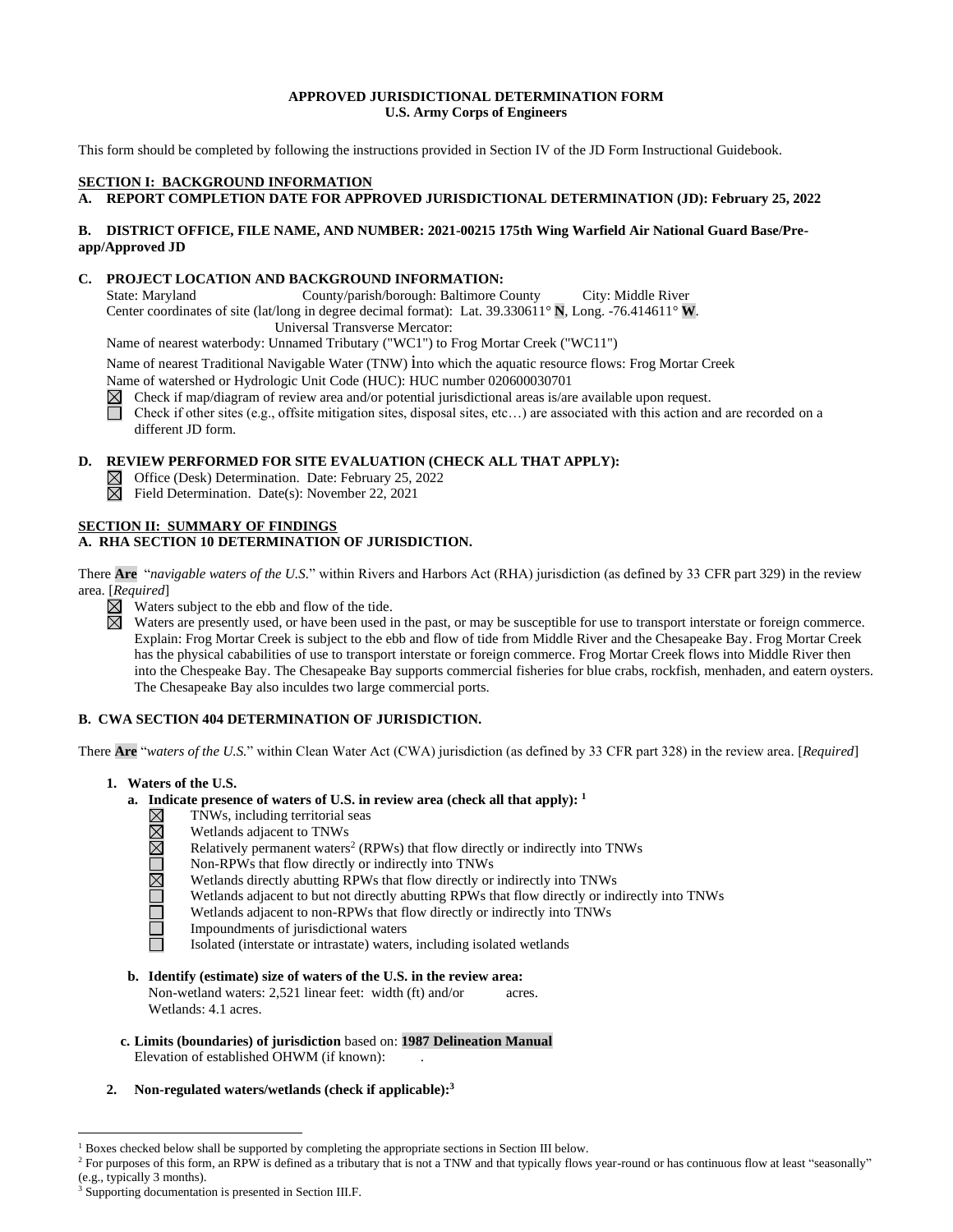$\boxtimes$  Potentially jurisdictional waters and/or wetlands were assessed within the review area and determined to be not jurisdictional. Explain: **The Corps conducted a field review on November 22, 2021, and a desktop analysis on February 25, 2022. During the reviews, eight wetlands exhibiting all three wetland indicators, one stormwater Best Management Practice (BMP), and four ephemeral features were identified. Two such wetlands "WL4" and "WL5" and one stormwater BMP were located near the southwestern portion of the Corps Area of Review (AOR). During the Corps site visit and desktop analysis, it was determined these features were constructed in uplands for the purpose of stormwater flow and retention. Therefore, the palustrine emergent wetland (PEM) "WL4", palustrine scrub-shrub wetland "WL5", and stormwater BMP are determined to be non-Federally regulated, isolated intrastate waters. Three ephemeral channels were located near the southwestern portion of the Corps AOR and one ephemeral channel was located near the northeastern portion of the Corps AOR. During the Corps site visit and desktop analysis, it was determined these features, "WC2B", "WC2C", "WC1a", and the ephemeral portion of "WC2", were constructed in uplands for the purpose of stormwater control. Based on aerial imagery and the NRCS Web Soil Survey, these features were constructed in upland soils and are considered pre-amble waters, ditches or swales excavated in uplands. Therefore, these features are determined to be non-jurisdictional, non-Federally regulated, isolated intrastate waters. During the Corps field review, six PEM wetlands were identified near the center of the Corps AOR, noted as "WL6", "WL7", "WL8", "WL9", "JW7", and "JW2". During the Corps site visit, there was no evidence of a connection surface flow or other hydrologic connection from the wetland systems to other waters of the U.S. Therefore, the wetlands "WL6", "WL7", "WL8", "WL9", "JW7", and "JW2" are determined to be non-jurisdictional, non-Federally regulated, isolated intrastate waters. Within the Fourth District states, that includes Maryland, isolated waters are not Federally regulated due to the United States v. James J. Wilson case. That is, 33 CFR 328.3(a)(3) has been removed from the Corps regulation in the Fourth Circuit. In conclusion, the eight isolated wetlands, one stormwater BMP, and four ephemeral features at this site are not Federally regulated.** .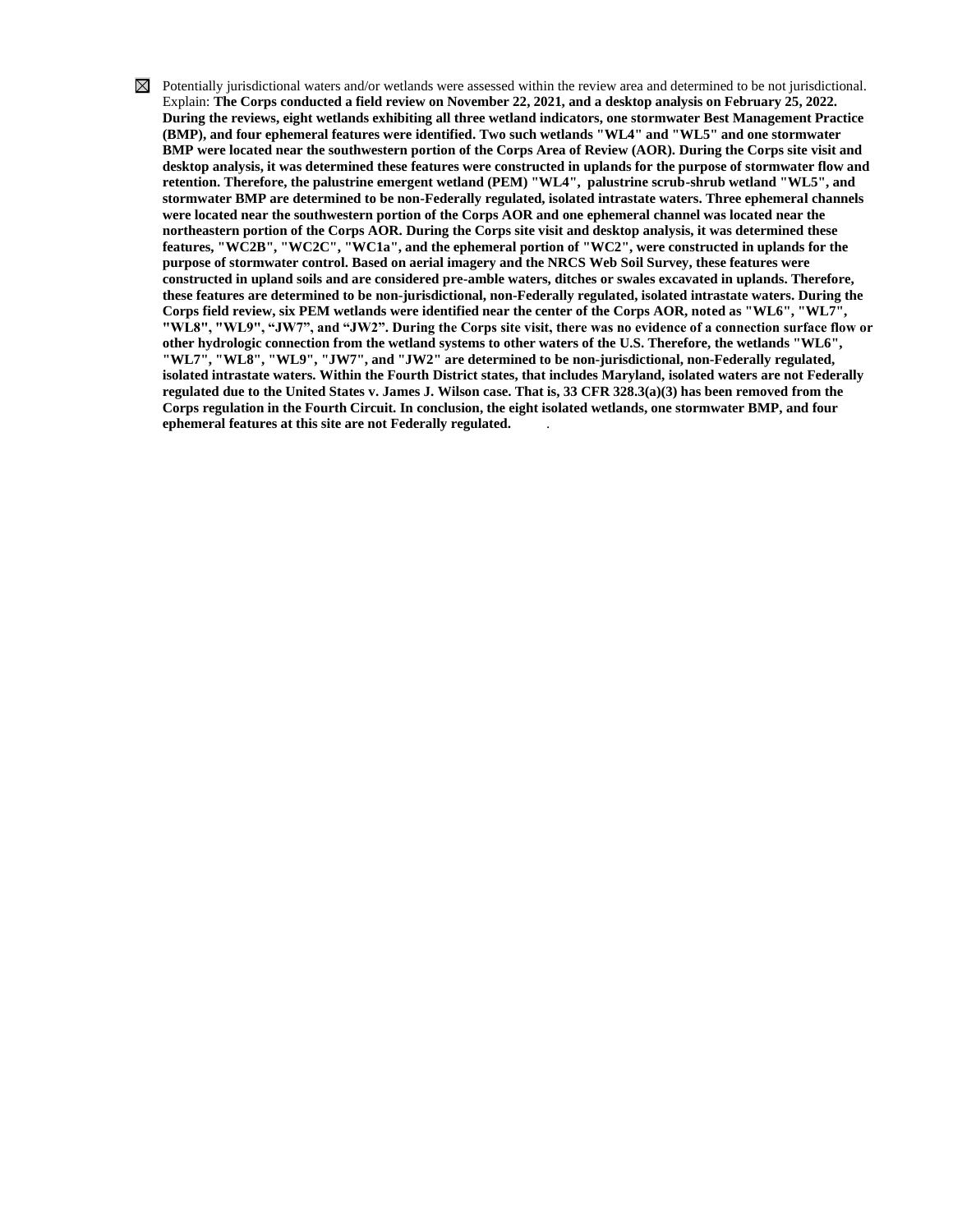### **SECTION III: CWA ANALYSIS**

#### **A. TNWs AND WETLANDS ADJACENT TO TNWs**

**The agencies will assert jurisdiction over TNWs and wetlands adjacent to TNWs. If the aquatic resource is a TNW, complete Section III.A.1 and Section III.D.1. only; if the aquatic resource is a wetland adjacent to a TNW, complete Sections III.A.1 and 2 and Section III.D.1.; otherwise, see Section III.B below**.

#### **1. TNW**

Identify TNW: **Frog Mortar Creek ("WL11")**.

Summarize rationale supporting determination: Frog Mortar Creek ("WL11") is subject to the ebb and flow of tide from Middle River and the Chesapeake Bay. Frog Mortar Creek has the physical cababilities of use to transport interstate or foreign commerce. Frog Mortar Creek flows into Middle River then into the Chespeake Bay.

#### **2. Wetland adjacent to TNW**

Summarize rationale supporting conclusion that wetland is "adjacent": During the Corps field and desktop reviews, two wetlands exhibiting all three wetland indicators, were identified and noted as wetlands "JW4" and "JW5". Wetland "JW4" was classified as palustrine forested wetland and palustrine unconsolidated bottom. Wetland "JW4" fringes Frog Mortar Creek, a TNW. Based on aerial imagery, including LiDAR, wetland "JW4" is separated from Frog Mortar Creek by a berm, however there are potential connection surface flows or other hydrologic connections from the wetland system to Frog Mortar Creek on the northern and southern ends of the wetland (see attachment 1). Due to security fencing, the Corps could not review the area of potential connection of surface flows or other hydrologic connections from wetland "JW4" to Frog Mortar Creek. Wetland "JW4" is located approximately 100 feet from Frog Mortar Creek, therefore the Corps has determined that wetland "JW4" is adjacent to Frog Mortar Creek. Wetland "JW5" was classified as palustrine forested wetland and palustrine emergent wetland. Wetland "JW5" fringes Frog Mortar Creek, a TNW. Based on aerial imagery, including LiDAR, wetland "JW5" is likely connected to Frog Mortar Creek by a channel or pipe, however the Corps was unable to view the connection due to security fencing (see attachment 1). Wetland "JW5" is located approximately 50 feet or less from Frog Mortar Creek, therefore the Corps has determined that wetland "JW5"is adjacent to Frog Mortar Creek.

# **B. CHARACTERISTICS OF TRIBUTARY (THAT IS NOT A TNW) AND ITS ADJACENT WETLANDS (IF ANY):**

**This section summarizes information regarding characteristics of the tributary and its adjacent wetlands, if any, and it helps determine whether or not the standards for jurisdiction established under Rapanos have been met.** 

**The agencies will assert jurisdiction over non-navigable tributaries of TNWs where the tributaries are "relatively permanent waters" (RPWs), i.e. tributaries that typically flow year-round or have continuous flow at least seasonally (e.g., typically 3 months). A wetland that directly abuts an RPW is also jurisdictional. If the aquatic resource is not a TNW, but has year-round (perennial) flow, skip to Section III.D.2. If the aquatic resource is a wetland directly abutting a tributary with perennial flow, skip to Section III.D.4.**

**A wetland that is adjacent to but that does not directly abut an RPW requires a significant nexus evaluation. Corps districts and EPA regions will include in the record any available information that documents the existence of a significant nexus between a relatively permanent tributary that is not perennial (and its adjacent wetlands if any) and a traditional navigable water, even though a significant nexus finding is not required as a matter of law.**

**If the waterbody<sup>4</sup> is not an RPW, or a wetland directly abutting an RPW, a JD will require additional data to determine if the waterbody has a significant nexus with a TNW. If the tributary has adjacent wetlands, the significant nexus evaluation must consider the tributary in combination with all of its adjacent wetlands. This significant nexus evaluation that combines, for analytical purposes, the tributary and all of its adjacent wetlands is used whether the review area identified in the JD request is the tributary, or its adjacent wetlands, or both. If the JD covers a tributary with adjacent wetlands, complete Section III.B.1 for the tributary, Section III.B.2 for any onsite wetlands, and Section III.B.3 for all wetlands adjacent to that tributary, both onsite and offsite. The determination whether a significant nexus exists is determined in Section III.C below.**

#### **1. Characteristics of non-TNWs that flow directly or indirectly into TNW**

- **(i) General Area Conditions:** Watershed size: HUC 12 020600030701 is 8,503.54 **acres** Drainage area: **acres** Average annual rainfall: 45.7 inches Average annual snowfall: inches
- **(ii) Physical Characteristics:**

<sup>4</sup> Note that the Instructional Guidebook contains additional information regarding swales, ditches, washes, and erosional features generally and in the arid **West**.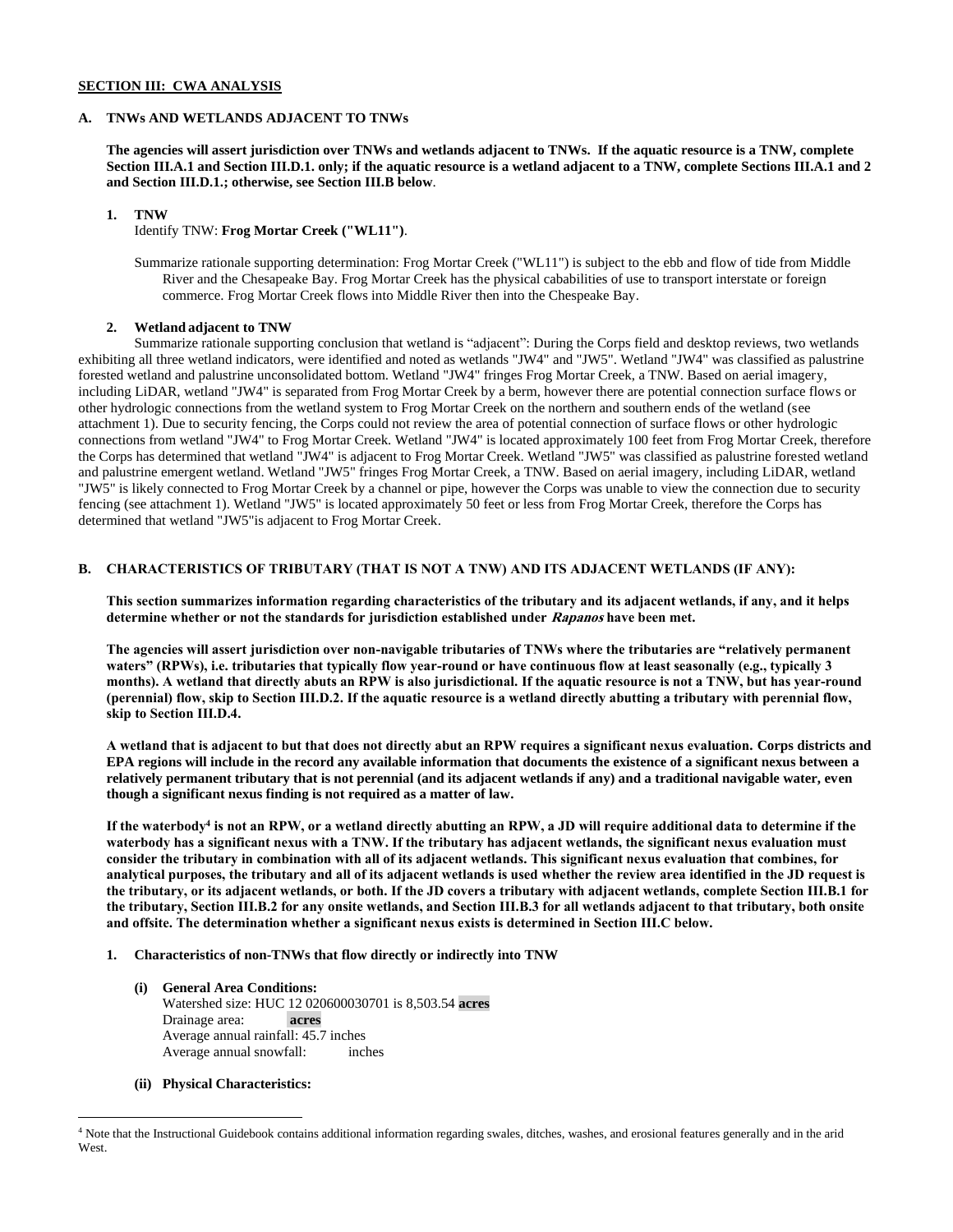(a) Relationship with TNW:

Tributary flows directly into TNW. Tributary flows through **2** tributaries before entering TNW.

Project waters are **1 (or less)** river miles from TNW. Project waters are **1 (or less)** river miles from RPW. Project waters are **1 (or less)** aerial (straight) miles from TNW. Project waters are **1 (or less)** aerial (straight) miles from RPW. Project waters cross or serve as state boundaries. Explain:

Identify flow route to TNW<sup>5</sup>: Tributary "WC1" flows along the northeastern border of the Corps AOR and into a culvert under Lynbrook Road. Downstream of the culvert, "WL1" becomes tidally influenced "WC1b" and flows into Frog Mortar Creek, a TNW. Tributary "WC2" originates at the confluence of several ephemeral stormwater features in the southern portion of the Corps AOR. Tributary "WC2" then flows into a culvert under Lynbrook Road, where the tributary becomes tidally influenced and flows directly into Frog Mortar Creek. Tributary "WC2a" is located in the southern portion of the Corps AOR and originates from a culvert draining palustrine emergent wetland "JW3" and flows directly into tributary "WC2". Tributary "JS1" originates from wetland "JW1" in the southern portion of the Corps AOR and flows into palustrine forested wetland "WL2". Based on aerial imagery, including LiDAR, wetland "JW1" is connected to wetland "JW5" (see attachment 1).

Tributary stream order, if known: 1st order.

(b) General Tributary Characteristics (check all that apply):

**Tributary** is:  $\boxtimes$  Natural

.

Artificial (man-made). Explain: .

 $\boxtimes$  Manipulated (man-altered). Explain: There are several culverts for road crossings impacting the tributaries in the Corps AOR. Also based on historic aerials, current aerial imagery, and current land use, the area has experienced heavy human alternation since at least the 1950's, as an Air National Guard Base. Land and aquatic features on site have likely been manipulated for the construction and maintenance of the Air National Guard Base.

|                | <b>Tributary</b> properties with respect to top of bank (estimate):<br>Average width: 3 feet                                                                                                                                                                                                                                  |
|----------------|-------------------------------------------------------------------------------------------------------------------------------------------------------------------------------------------------------------------------------------------------------------------------------------------------------------------------------|
|                | Average depth: $< 1$ feet<br>Average side slopes: 4:1 (or greater).                                                                                                                                                                                                                                                           |
|                | Primary tributary substrate composition (check all that apply):<br>$\boxtimes$ Silts<br>$\boxtimes$ Sands<br>Concrete                                                                                                                                                                                                         |
|                | Cobbles<br>Gravel<br>Muck<br>⊠ Vegetation. Type/% cover: common reed, black willow (Salix nigra), and Virginia<br>Bedrock<br>Creeper (Parthenocissus quinquefolia).                                                                                                                                                           |
|                | $\boxtimes$ Other. Explain: many channels contain some riprap and or large stone in sections.                                                                                                                                                                                                                                 |
|                | Tributary condition/stability [e.g., highly eroding, sloughing banks]. Explain: stable.<br>Presence of run/riffle/pool complexes. Explain:<br>Tributary geometry: Relatively straight<br>Tributary gradient (approximate average slope):<br>$\%$                                                                              |
| (c)            | Flow:<br>Tributary provides for: Seasonal flow<br>Estimate average number of flow events in review area/year: 20 (or greater)<br>Describe flow regime: intermittent flow greater than 3 months.<br>Other information on duration and volume: Flow was observed in the intermittent tributaries during the Corps site visit in |
| November 2021. |                                                                                                                                                                                                                                                                                                                               |
|                | Surface flow is: <b>Pick List.</b> Characteristics:                                                                                                                                                                                                                                                                           |
|                | Subsurface flow: Pick List. Explain findings:<br>$\Box$ Dye (or other) test performed:                                                                                                                                                                                                                                        |
|                | Tributary has (check all that apply):<br>$\boxtimes$ Bed and banks<br>$\boxtimes$ OHWM <sup>6</sup> (check all indicators that apply):                                                                                                                                                                                        |

<sup>5</sup> Flow route can be described by identifying, e.g., tributary a, which flows through the review area, to flow into tributary b, which then flows into TNW. <sup>6</sup>A natural or man-made discontinuity in the OHWM does not necessarily sever jurisdiction (e.g., where the stream temporarily flows underground, or where the OHWM has been removed by development or agricultural practices). Where there is a break in the OHWM that is unrelated to the waterbody's flow regime (e.g., flow over a rock outcrop or through a culvert), the agencies will look for indicators of flow above and below the break.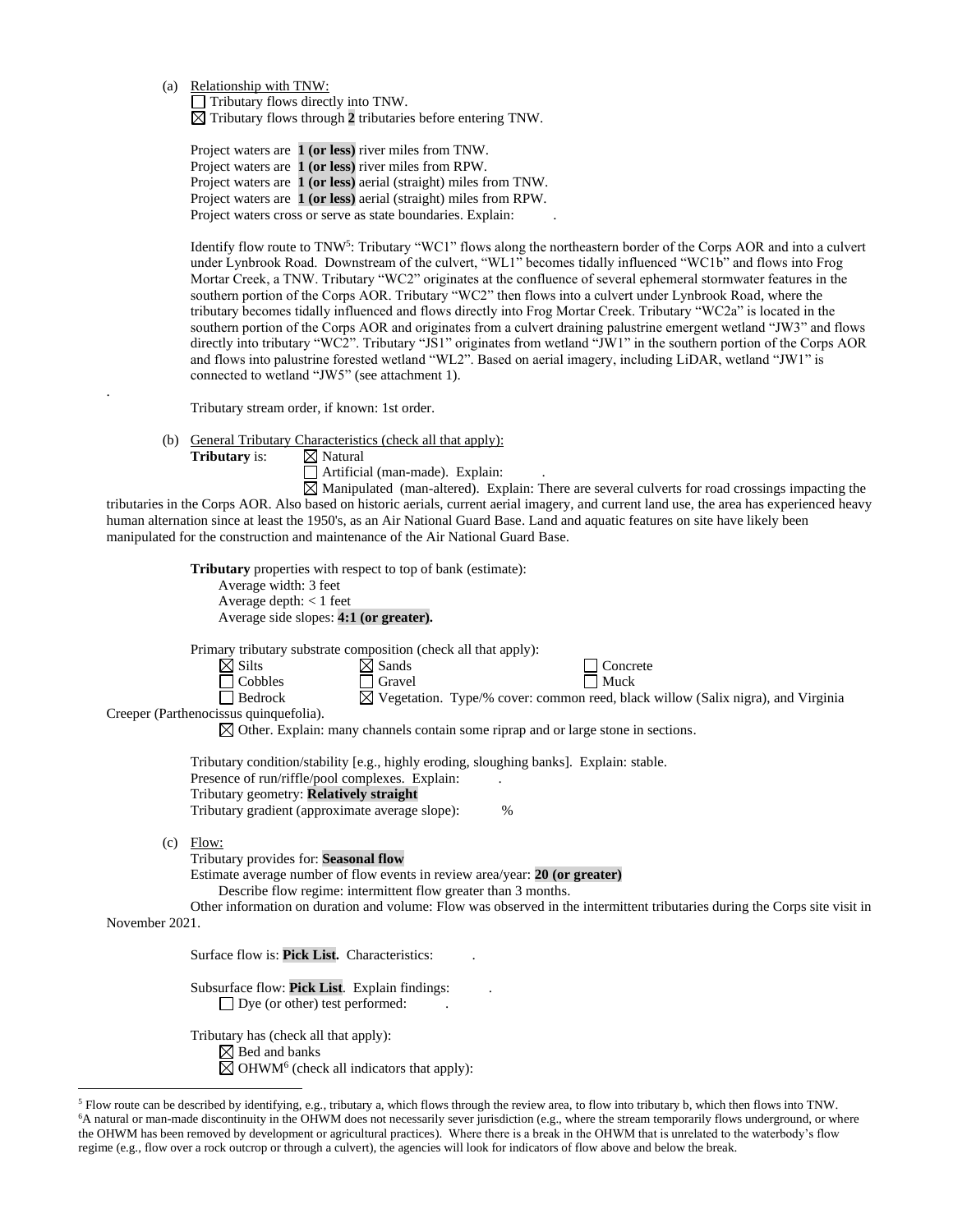| $\boxtimes$ clear, natural line impressed on the bank $\boxtimes$<br>$\boxtimes$ changes in the character of soil<br>shelving<br>vegetation matted down, bent, or absent<br>$\bowtie$ leaf litter disturbed or washed away<br>$\boxtimes$ sediment deposition | scour | the presence of litter and debris<br>destruction of terrestrial vegetation<br>the presence of wrack line<br>sediment sorting<br>multiple observed or predicted flow events |
|---------------------------------------------------------------------------------------------------------------------------------------------------------------------------------------------------------------------------------------------------------------|-------|----------------------------------------------------------------------------------------------------------------------------------------------------------------------------|
| water staining<br>other (list):                                                                                                                                                                                                                               |       | abrupt change in plant community                                                                                                                                           |
| presence of the OHWMs. However, the OHWMs became visable at the outfall of the culverts.                                                                                                                                                                      |       | $\boxtimes$ Discontinuous OHWM. <sup>7</sup> Explain: Culverts were present for road crossings on several tributaries, interrupting the                                    |
| If factors other than the OHWM were used to determine lateral extent of CWA jurisdiction (check all that apply):                                                                                                                                              |       |                                                                                                                                                                            |

|                                             | actors other than the OHWM were used to determine fateral extent of UWA jurisdiction (check all that ap |
|---------------------------------------------|---------------------------------------------------------------------------------------------------------|
| High Tide Line indicated by:                | Mean High Water Mark indicated by:                                                                      |
| $\Box$ oil or scum line along shore objects | survey to available datum;                                                                              |
| fine shell or debris deposits (foreshore)   | $\Box$ physical markings;                                                                               |
| $\Box$ physical markings/characteristics    | $\Box$ vegetation lines/changes in vegetation types.                                                    |
| tidal gauges                                |                                                                                                         |
| other (list):                               |                                                                                                         |
|                                             |                                                                                                         |

### **(iii) Chemical Characteristics:**

Characterize tributary (e.g., water color is clear, discolored, oily film; water quality; general watershed characteristics, etc.). Explain: Water color is clear. Waters contain runoff from nearby airfield and impervious surfaces such as parking facilties and buildings.

Identify specific pollutants, if known: Unknown.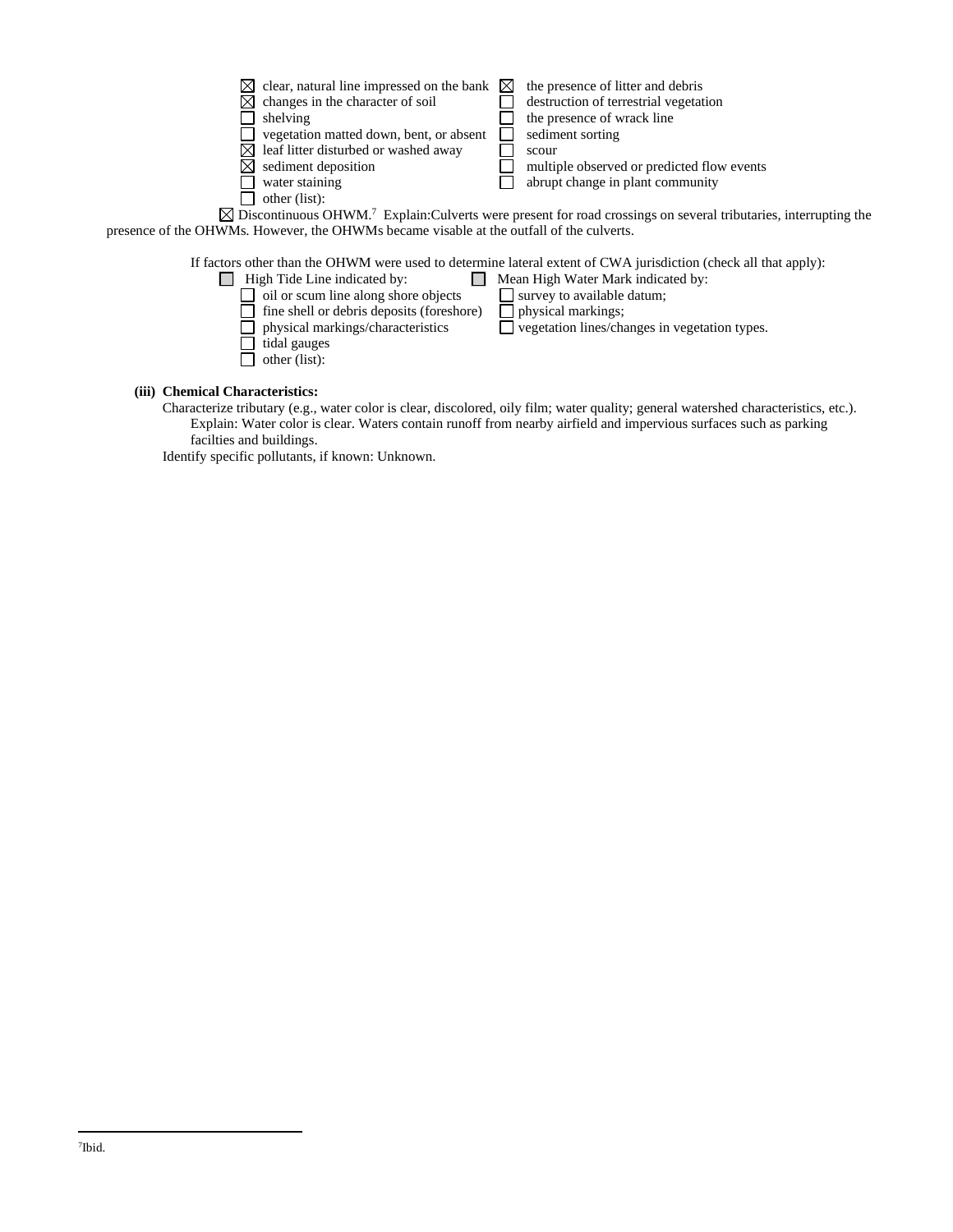### **(iv) Biological Characteristics. Channel supports (check all that apply):**

 $\boxtimes$  Riparian corridor. Characteristics (type, average width): forested riparian corridor.

- Wetland fringe. Characteristics:  $\Box$
- $\boxtimes$  Habitat for:
	- Federally Listed species. Explain findings:

 $\boxtimes$  Fish/spawn areas. Explain findings: Tributaries on site are located less than 0.5 miles from mapped essential fish habiat according to NMFS. Shallow tidally influenced tributiaries on site could provide habitat for fish.

Other environmentally-sensitive species. Explain findings: .

 $\boxtimes$  Aquatic/wildlife diversity. Explain findings: Habitat for benthic macroinvertebrates.

### **2. Characteristics of wetlands adjacent to non-TNW that flow directly or indirectly into TNW**

#### **(i) Physical Characteristics:**

(a) General Wetland Characteristics: Properties:

Wetland size:1.76 acres Wetland type. Explain: PFO, PSS, PEM, PUB. Wetland quality. Explain: Project wetlands cross or serve as state boundaries. Explain: .

(b) General Flow Relationship with Non-TNW:

Flow is: **Intermittent flow**. Explain: Wetlands labeled "WL1", "WL2", "JW1",and "JW3" contribute flow to the tributiaries they abutt.

Surface flow is**: Overland sheetflow** 

Characteristics: .

Subsurface flow: **Pick List**. Explain findings: . □ Dye (or other) test performed:

- (c) Wetland Adjacency Determination with Non-TNW:
	- $\boxtimes$  Directly abutting
	- $\boxtimes$  Not directly abutting

 $\boxtimes$  Discrete wetland hydrologic connection. Explain: Wetland "JW3" drains into a culvert where the flow then enters intermittent stream "WC2a" and then into tributary "WC2". "WC2" then flows into Frog Mortar Creek. Wetland "JW1" appears to be connected to "JW5" and Frog Mortar Creek. Wetland "JW1" also drains into intermittent stream "JS1", that then flows into "WL2".

- $\Box$  Ecological connection. Explain:
	- $\Box$  Separated by berm/barrier. Explain:
- (d) Proximity (Relationship) to TNW
	- Project wetlands are **1 (or less)** river miles from TNW. Project waters are **1 (or less)** aerial (straight) miles from TNW. Flow is from: **Wetland to navigable waters.** Estimate approximate location of wetland as within the **100 - 500-year** floodplain.

### **(ii) Chemical Characteristics:**

Characterize wetland system (e.g., water color is clear, brown, oil film on surface; water quality; general watershed characteristics; etc.). Explain: water color clear.

Identify specific pollutants, if known: Unknown.

### **(iii) Biological Characteristics. Wetland supports (check all that apply):**

- $\boxtimes$  Riparian buffer. Characteristics (type, average width):
- $\boxtimes$  Vegetation type/percent cover. Explain: Forested wetlands comprised of generally facultative and or obligate wetland plant species.
	- $\Box$  Habitat for:
		- Federally Listed species. Explain findings:
		- Fish/spawn areas. Explain findings:
		- Other environmentally-sensitive species. Explain findings: .
		- $\boxtimes$  Aquatic/wildlife diversity. Explain findings: Habitat for benthic macroinvertebrates.

### **3. Characteristics of all wetlands adjacent to the tributary (if any)**

All wetland(s) being considered in the cumulative analysis: **4** Approximately ( 1.76 ) acres in total are being considered in the cumulative analysis.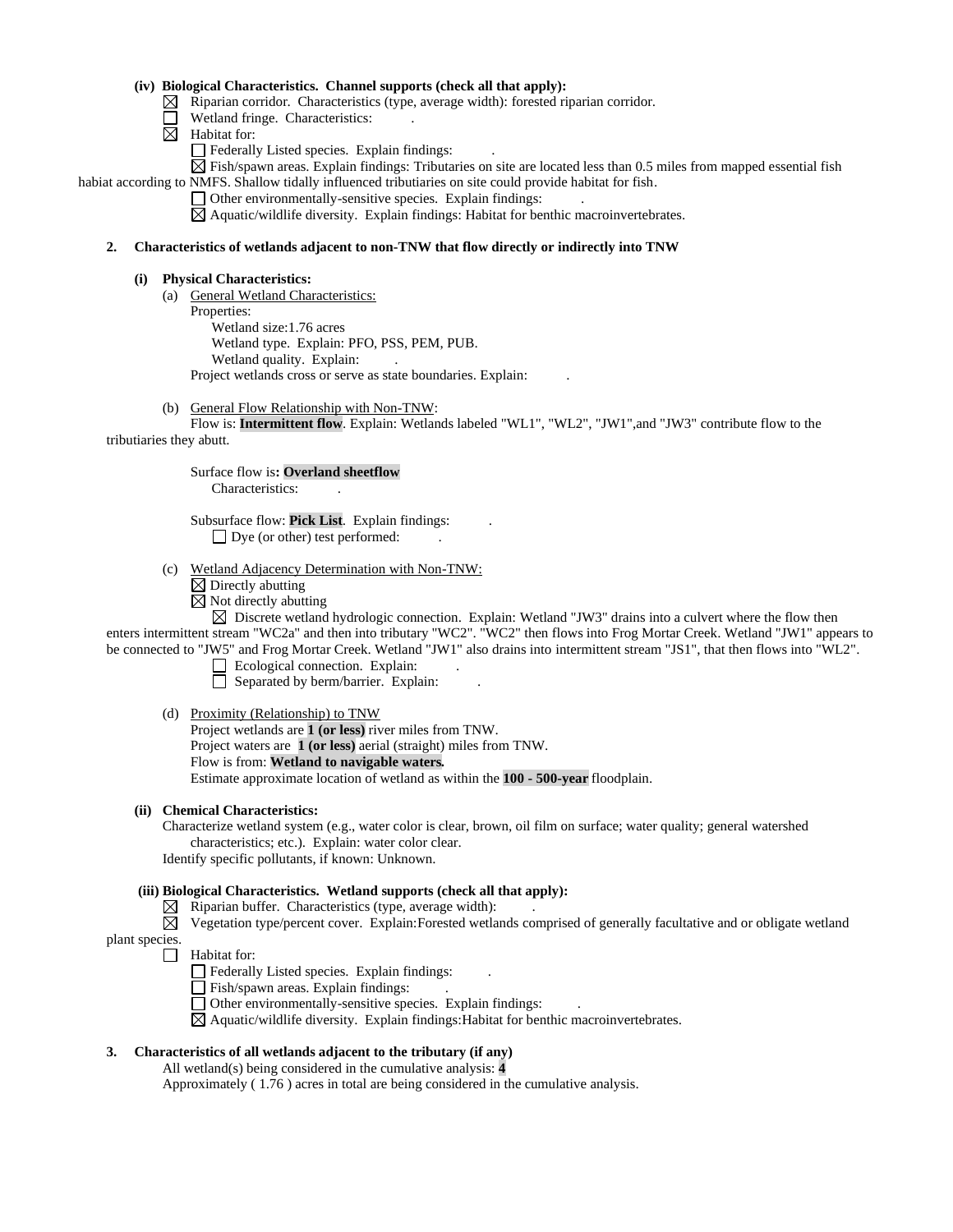For each wetland, specify the following:

| Directly abuts? $(Y/N)$ | Size (in acres) |            | Directly abuts? $(Y/N)$ | Size (in acres) |
|-------------------------|-----------------|------------|-------------------------|-----------------|
| v                       | $(WL1)$ 0.39    |            |                         |                 |
| v                       | (WL2)           | 0.28       |                         |                 |
| Y                       | (JW3)           | 0.32       |                         |                 |
| v                       |                 | (JW1) 0.77 |                         |                 |

Summarize overall biological, chemical and physical functions being performed: Export of organic matter, export of food resources, nutrient cycling, pollutant trapping, trasnformation, filtering, and transport.

#### **C. SIGNIFICANT NEXUS DETERMINATION**

**A significant nexus analysis will assess the flow characteristics and functions of the tributary itself and the functions performed by any wetlands adjacent to the tributary to determine if they significantly affect the chemical, physical, and biological integrity of a TNW. For each of the following situations, a significant nexus exists if the tributary, in combination with all of its adjacent wetlands, has more than a speculative or insubstantial effect on the chemical, physical and/or biological integrity of a TNW. Considerations when evaluating significant nexus include, but are not limited to the volume, duration, and frequency of the flow of water in the tributary and its proximity to a TNW, and the functions performed by the tributary and all its adjacent wetlands. It is not appropriate to determine significant nexus based solely on any specific threshold of distance (e.g. between a tributary and its adjacent wetland or between a tributary and the TNW). Similarly, the fact an adjacent wetland lies within or outside of a floodplain is not solely determinative of significant nexus.** 

#### **Draw connections between the features documented and the effects on the TNW, as identified in the** *Rapanos* **Guidance and discussed in the Instructional Guidebook. Factors to consider include, for example:**

- Does the tributary, in combination with its adjacent wetlands (if any), have the capacity to carry pollutants or flood waters to TNWs, or to reduce the amount of pollutants or flood waters reaching a TNW?
- Does the tributary, in combination with its adjacent wetlands (if any), provide habitat and lifecycle support functions for fish and other species, such as feeding, nesting, spawning, or rearing young for species that are present in the TNW?
- Does the tributary, in combination with its adjacent wetlands (if any), have the capacity to transfer nutrients and organic carbon that support downstream foodwebs?
- Does the tributary, in combination with its adjacent wetlands (if any), have other relationships to the physical, chemical, or biological integrity of the TNW?

### **Note: the above list of considerations is not inclusive and other functions observed or known to occur should be documented below:**

- **1. Significant nexus findings for non-RPW that has no adjacent wetlands and flows directly or indirectly into TNWs.** Explain findings of presence or absence of significant nexus below, based on the tributary itself, then go to Section III.D: .
- **2. Significant nexus findings for non-RPW and its adjacent wetlands, where the non-RPW flows directly or indirectly into TNWs.** Explain findings of presence or absence of significant nexus below, based on the tributary in combination with all of its adjacent wetlands, then go to Section III.D: .
- **3. Significant nexus findings for wetlands adjacent to an RPW but that do not directly abut the RPW.** Explain findings of presence or absence of significant nexus below, based on the tributary in combination with all of its adjacent wetlands, then go to Section III.D:

### **D. DETERMINATIONS OF JURISDICTIONAL FINDINGS. THE SUBJECT WATERS/WETLANDS ARE (CHECK ALL THAT APPLY):**

**1. TNWs and Adjacent Wetlands.** Check all that apply and provide size estimates in review area:  $\boxtimes$  **TNWs:** linear feet width (ft), Or, 0.75 acres.  $linear feet \t width (ft), Or, 0.75 acres.$ Wetlands adjacent to TNWs: 1.51 acres.

#### **2. RPWs that flow directly or indirectly into TNWs.**

- $\boxtimes$  Tributaries of TNWs where tributaries typically flow year-round are jurisdictional. Provide data and rationale indicating that tributary is perennial: Tributaries "WC1" and "WC2" contain perennial sections, where stream flow was observed during the Corps field visit in November 2021. The channel is well-defined, with bed and bank as well as an OHWM. Groundwater is the primary source of water with some stormwater runoff.
- $\boxtimes$  Tributaries of TNW where tributaries have continuous flow "seasonally" (e.g., typically three months each year) are jurisdictional. Data supporting this conclusion is provided at Section III.B. Provide rationale indicating that tributary flows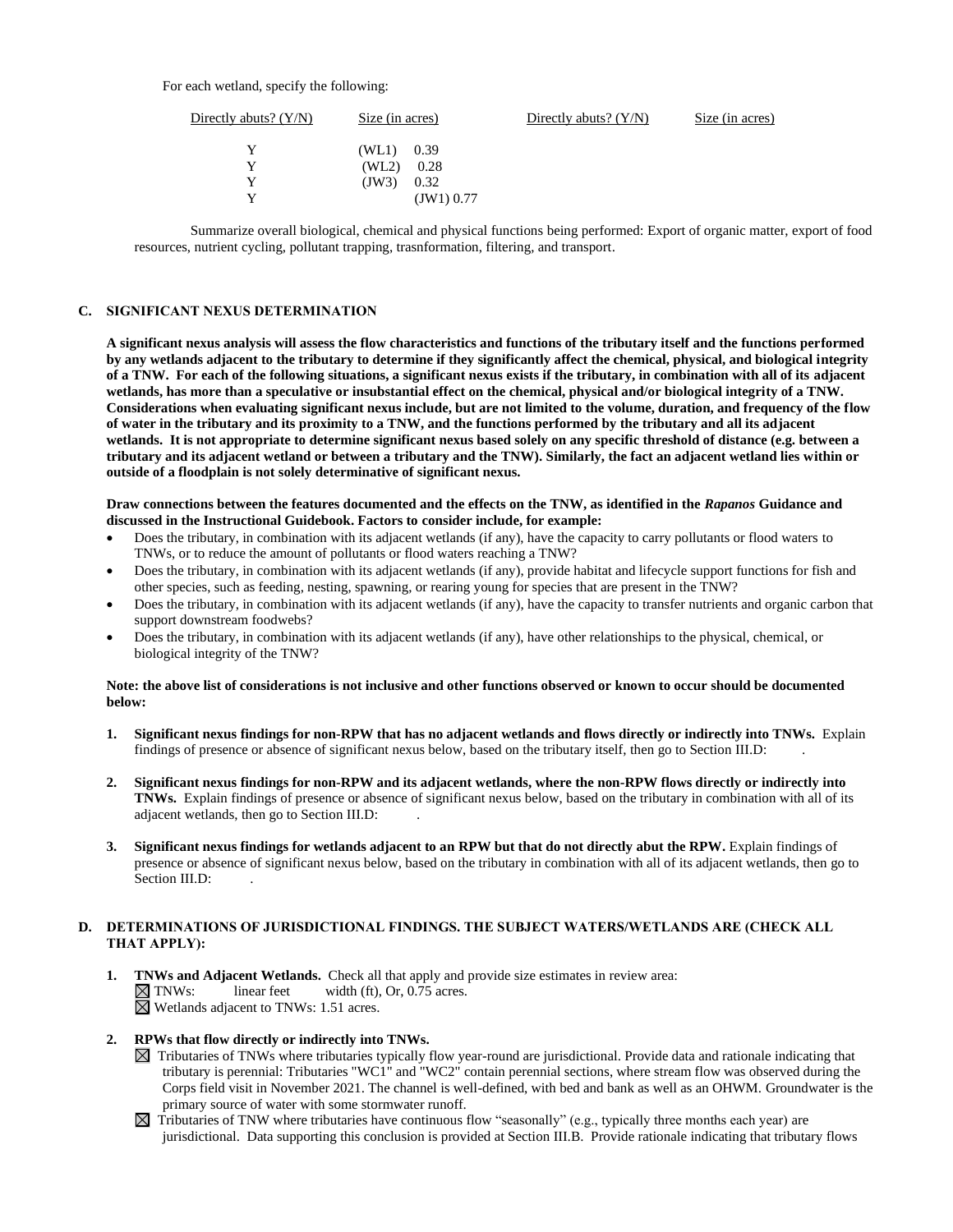seasonally: During the Corps site visit, water was flowing in the channels and there was a clearly defined OHWM and bed and bank.

Provide estimates for jurisdictional waters in the review area (check all that apply):

Tributary waters: **2,521** linear feet **3** width (ft).

Other non-wetland waters: acres.

Identify type(s) of waters: .

### **3. Non-RPWs<sup>8</sup> that flow directly or indirectly into TNWs.**

Waterbody that is not a TNW or an RPW, but flows directly or indirectly into a TNW, and it has a significant nexus with a TNW is jurisdictional. Data supporting this conclusion is provided at Section III.C.

Provide estimates for jurisdictional waters within the review area (check all that apply):

Tributary waters: linear feet width (ft).

□ Other non-wetland waters: acres.

Identify type(s) of waters: **.**

### **4. Wetlands directly abutting an RPW that flow directly or indirectly into TNWs.**

Wetlands directly abut RPW and thus are jurisdictional as adjacent wetlands.  $\bowtie$ 

- $\boxtimes$  Wetlands directly abutting an RPW where tributaries typically flow year-round. Provide data and rationale indicating that tributary is perennial in Section III.D.2, above. Provide rationale indicating that wetland is directly abutting an RPW: **During the Corps site visit, palustrine scrub-shrub wetland "WL1" and palustrine forested wetland "WL2" were observed directly abutting or touching "WC1" and "WC2", respectively. "WC1" and "WC2" are RPWs that flow directly into Frog Mortar Creek, a TNW.**
- Wetlands directly abutting an RPW where tributaries typically flow "seasonally." Provide data indicating that tributary is seasonal in Section III.B and rationale in Section III.D.2, above. Provide rationale indicating that wetland is directly abutting an RPW: During the Corps site visit, wetland "JW1" was observed directly abutting or touching stream "JS1", a RPW. Stream "JS1" typically flows at least seasonally and connects wetlands "WL2" and "JW1". Wetland "JW3" was also observed directly abutting or touching stream "WC2a", a RPW. Stream "WC2a" flows at least seasonally and connects wetland "JW3" to RPW "WC2". Water from wetland "JW3" flows into a culvert adjacent to Lynbrook Road and then flows into stream "WC2a", which then flows into stream "WC2" .

Provide acreage estimates for jurisdictional wetlands in the review area: **1.76** acres.

### **5. Wetlands adjacent to but not directly abutting an RPW that flow directly or indirectly into TNWs.**

 $\Box$  Wetlands that do not directly abut an RPW, but when considered in combination with the tributary to which they are adjacent and with similarly situated adjacent wetlands, have a significant nexus with a TNW are jurisidictional. Data supporting this conclusion is provided at Section III.C.

Provide acreage estimates for jurisdictional wetlands in the review area: acres.

### **6. Wetlands adjacent to non-RPWs that flow directly or indirectly into TNWs.**

Wetlands adjacent to such waters, and have when considered in combination with the tributary to which they are adjacent and with similarly situated adjacent wetlands, have a significant nexus with a TNW are jurisdictional. Data supporting this conclusion is provided at Section III.C.

Provide estimates for jurisdictional wetlands in the review area: acres.

### **7. Impoundments of jurisdictional waters. 9**

As a general rule, the impoundment of a jurisdictional tributary remains jurisdictional.

- Demonstrate that impoundment was created from "waters of the U.S.," or
- Demonstrate that water meets the criteria for one of the categories presented above (1-6), or
- Demonstrate that water is isolated with a nexus to commerce (see E below).

<sup>8</sup>See Footnote # 3.

<sup>&</sup>lt;sup>9</sup> To complete the analysis refer to the key in Section III.D.6 of the Instructional Guidebook.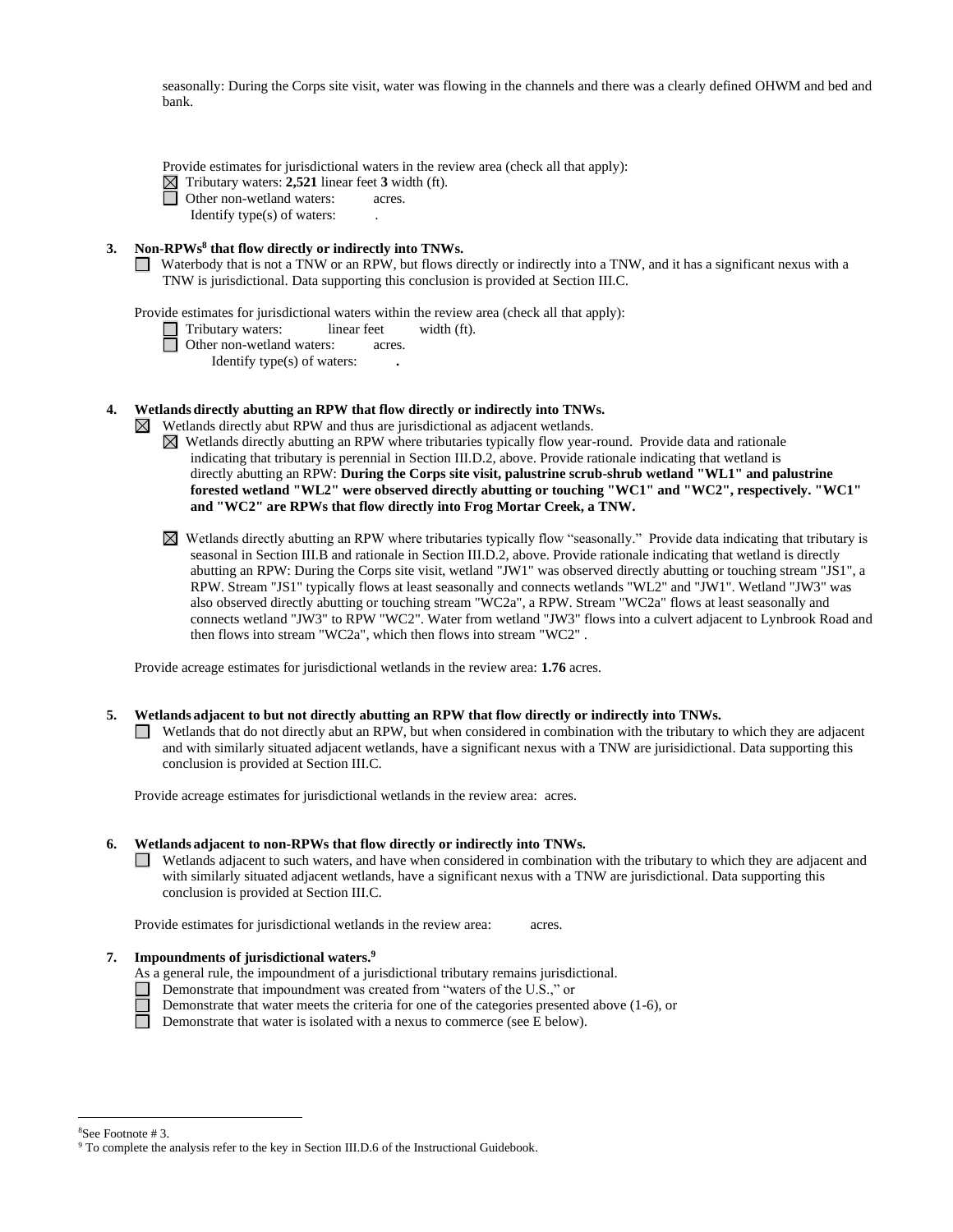#### **E. ISOLATED [INTERSTATE OR INTRA-STATE] WATERS, INCLUDING ISOLATED WETLANDS, THE USE, DEGRADATION OR DESTRUCTION OF WHICH COULD AFFECT INTERSTATE COMMERCE, INCLUDING ANY SUCH WATERS (CHECK ALL THAT APPLY):<sup>10</sup>**

which are or could be used by interstate or foreign travelers for recreational or other purposes.

from which fish or shellfish are or could be taken and sold in interstate or foreign commerce.

which are or could be used for industrial purposes by industries in interstate commerce.

Interstate isolated waters.Explain: .

□ Other factors. Explain:

**Identify water body and summarize rationale supporting determination:** .

Provide estimates for jurisdictional waters in the review area (check all that apply):

Tributary waters: linear feet width (ft).

Other non-wetland waters: acres.

Identify type(s) of waters: **.**

 $\Box$  Wetlands: acres.

### **F. NON-JURISDICTIONAL WATERS, INCLUDING WETLANDS (CHECK ALL THAT APPLY):**

If potential wetlands were assessed within the review area, these areas did not meet the criteria in the 1987 Corps of Engineers Wetland Delineation Manual and/or appropriate Regional Supplements.

- **Review area included isolated waters with no substantial nexus to interstate (or foreign) commerce.** 
	- Prior to the Jan 2001 Supreme Court decision in "*SWANCC*," the review area would have been regulated based solely on the "Migratory Bird Rule" (MBR).

Waters do not meet the "Significant Nexus" standard, where such a finding is required for jurisdiction. Explain: **.**

⊠ Other: (explain, if not covered above): **The Corps conducted a field review on November 22, 2021, and a desktop analysis on February 25, 2022. During the reviews, eight wetlands exhibiting all three wetland indicators, one stormwater Best Management Practice (BMP), and four ephemeral features were identified. Two such wetlands "WL4" and "WL5" and one stormwater BMP were located near the southwestern portion of the Corps Area of Review (AOR). During the Corps site visit and desktop analysis, it was determined these features were constructed in uplands for the purpose of stormwater flow and retention. Therefore, the palustrine emergent wetland (PEM) "WL4", palustrine scrub-shrub wetland "WL5", and stormwater BMP are determined to be non-Federally regulated, isolated intrastate waters. Three ephemeral channels were located near the southwestern portion of the Corps AOR and one ephemeral channel was located near the northeastern portion of the Corps AOR. During the Corps site visit and desktop analysis, it was determined these features, "WC2B", "WC2C", "WC1a", and the ephemeral portion of "WC2", were constructed in uplands for the purpose of stormwater control. Based on aerial imagery and the NRCS Web Soil Survey, these features were constructed in upland soils and are considered pre-amble waters, ditches or swales excavated in uplands. Therefore, these features are determined to be non-jurisdictional, non-Federally regulated, isolated intrastate waters. During the Corps field review, six PEM wetlands were identified near the center of the Corps AOR, noted as "WL6", "WL7", "WL8", "WL9", "JW7", and "JW2". During the Corps site visit, there was no evidence of a connection surface flow or other hydrologic connection from the wetland systems to other waters of the U.S. Therefore, the wetlands "WL6", "WL7", "WL8", "WL9", "JW7", and "JW2" are determined to be non-jurisdictional, non-Federally regulated, isolated intrastate waters. Within the Fourth District states, that includes Maryland, isolated waters are not Federally regulated due to the United States v. James J. Wilson case. That is, 33 CFR 328.3(a)(3) has been removed from the Corps regulation in the Fourth Circuit. In conclusion, the eight isolated wetlands, one stormwater BMP, and four ephemeral features at this site are not Federally regulated.**

Provide acreage estimates for non-jurisdictional waters in the review area, where the sole potential basis of jurisdiction is the MBR factors (i.e., presence of migratory birds, presence of endangered species, use of water for irrigated agriculture), using best professional judgment (check all that apply):

■ Non-wetland waters (i.e., rivers, streams): linear feet width (ft).

Lakes/ponds: acres.

Other non-wetland waters: acres. List type of aquatic resource:

Wetlands: acres.

Provide acreage estimates for non-jurisdictional waters in the review area that do not meet the "Significant Nexus" standard, where such a finding is required for jurisdiction (check all that apply):

- $\boxtimes$ Non-wetland waters (i.e., rivers, streams): **995** linear feet, width (ft).
	- Lakes/ponds: acres.
	- Other non-wetland waters: acres. List type of aquatic resource:
- $\boxtimes$ Wetlands: 1.17 acres.

**<sup>10</sup> Prior to asserting or declining CWA jurisdiction based solely on this category, Corps Districts will elevate the action to Corps and EPA HQ for review consistent with the process described in the Corps/EPA** *Memorandum Regarding CWA Act Jurisdiction Following Rapanos.*